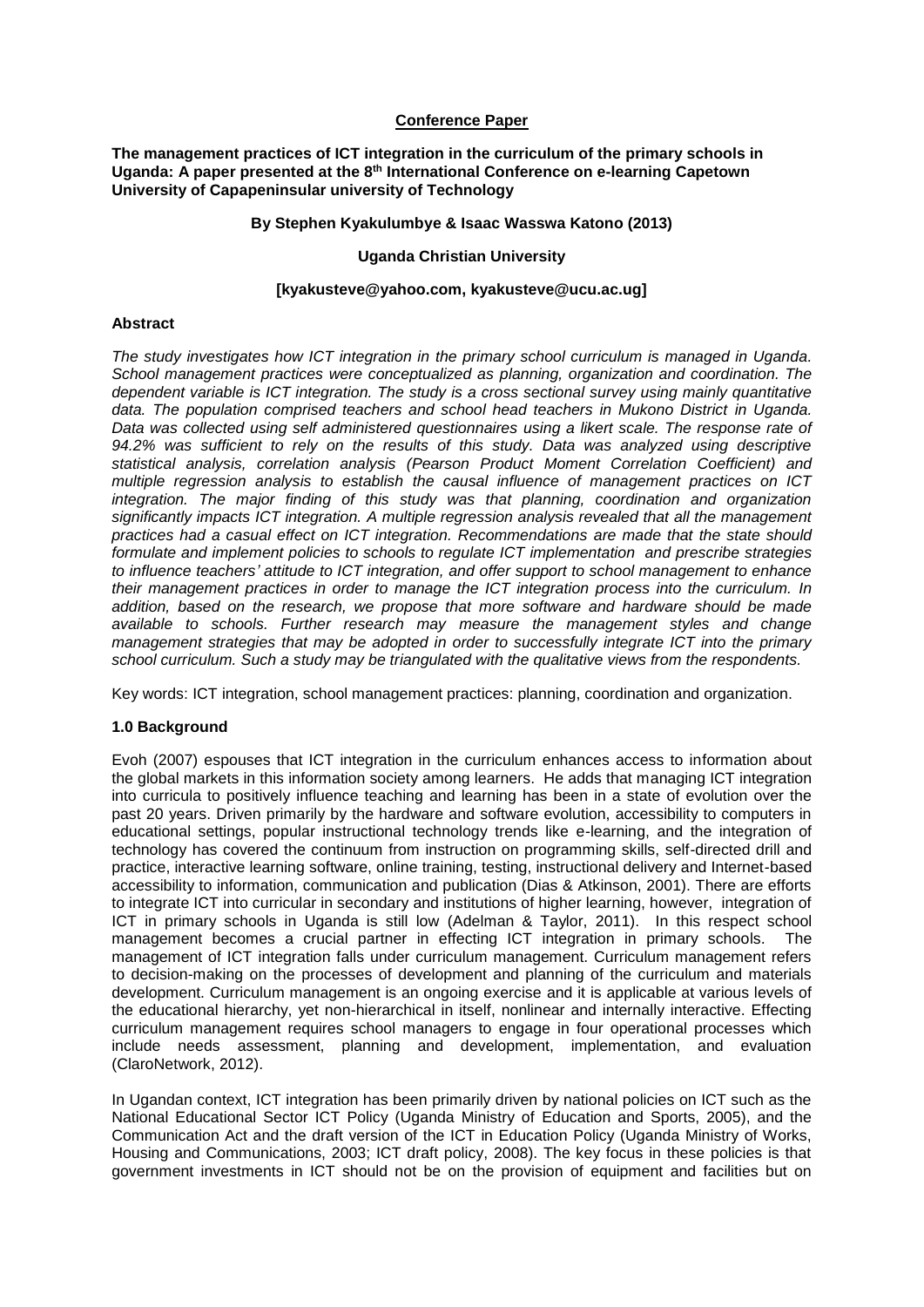teachers, trainers, lecturers, and the implementation of ICT use in the curriculum used in schools. The policies reiterate the need for ICT literacy and the improvement in ICT use and human resource capacity building linked to ICTs.

The Uganda Educational Sector ICT policy underscored the need for investing ICTs from primary to tertiary level. Among the strategies for attaining this objective was to mainstream integration into school curricula as well as other literacy programmes so as to provide for equitable access for pupils and students at all levels of education (Uganda Ministry of Works, Housing and Communications, 2003). At primary school level, the policy aims at encouraging those schools that have acquired technology to use and integrate it in teaching and learning. This is done either by producing teaching materials or using technology with learners in the learning process.

In Uganda, ICT integration in the primary school curriculum is enhanced by computer awareness programmes at teacher training colleges. The programmes enable teachers to get equipped with skills to make use of ICT in primary schools. In the intended study managing ICT in primary school curriculum involves questioning of managerial and instructional practices that school managers use to integrate it in their practice.

# **1.1 Problem statement**

The primary school curriculum in Uganda has been undergoing change and reform since 1997. One major reform has been the integration of ICT in the primary school curriculum. Some primary school head teachers are making efforts to integrate ICT in the school curriculum, initiating and leading change processes needed in the local contexts and carrying through the adjustments that are required in compliance with the national education sector ICT policy though coupled with managerial challenges. These challenges are related to lack of ICT management skills and understanding, attitudes, procuring and deployment of resources, and technological know-how in curriculum management, and monitoring and evaluation of ICT development plans. These challenges affect the ICT reform process in primary schools. Hence, the need for approaches that enable school management functions to effectively integrate technology into classroom instruction to meet the school's vision and goals in this information age (Kawooya, 2004; Kozma, 2010; Mehlinger, 1996). Therefore, the need to find out how school managers manage ICT integration is a beginning point for effective ICT project implementation.

This study was therefore guided by the following questions:

# **1.2 Subsidiary questions**

- 1. What ICT managerial practices do school managers adopt to streamline the integration of ICT in the primary school curriculum?
- 2. To what extent do these managerial practices support ICT integration in primary schools?
- 3. What is the casual effect of managerial practices of school managers on the integration of ICT in the school curriculum?

#### **1.2 Review of related literature**

This section presents literature related to this study pertaining management practices and ICT integration into the school curriculum. It does not only focus at primary schools but also at post primary schools.

# **1.2.1 Curriculum Management**

Curriculum management is an important part of school management and is linked to ICT integration in schools because the latter requires curriculum management. Curriculum management is associated with positive effects on student performance (Kanjee & Prinsloo, 2005; Taylor & Prinsloo, 2005). Elmore (1999) argues that direct involvement in curriculum management and instruction by school managers creates an enabling learning environment that improves the quality of teaching and learning with the ultimate purpose of improving students' outcomes. Further, Louise et al (2006) point out that the school management is crucial in making structural changes to support integration. Firstly, school managers establish and manage a school culture conducive to conversations about the core technology of instruction. In addition, they structure, procure and allocate school resources toward instruction, and build capacities of teachers, both individually and collectively; and provide both summative and formative monitoring of instruction and innovation (Hallinger, 2000). Thus, how the management of curriculum and instruction is undertaken across the school needs to be considered in this study.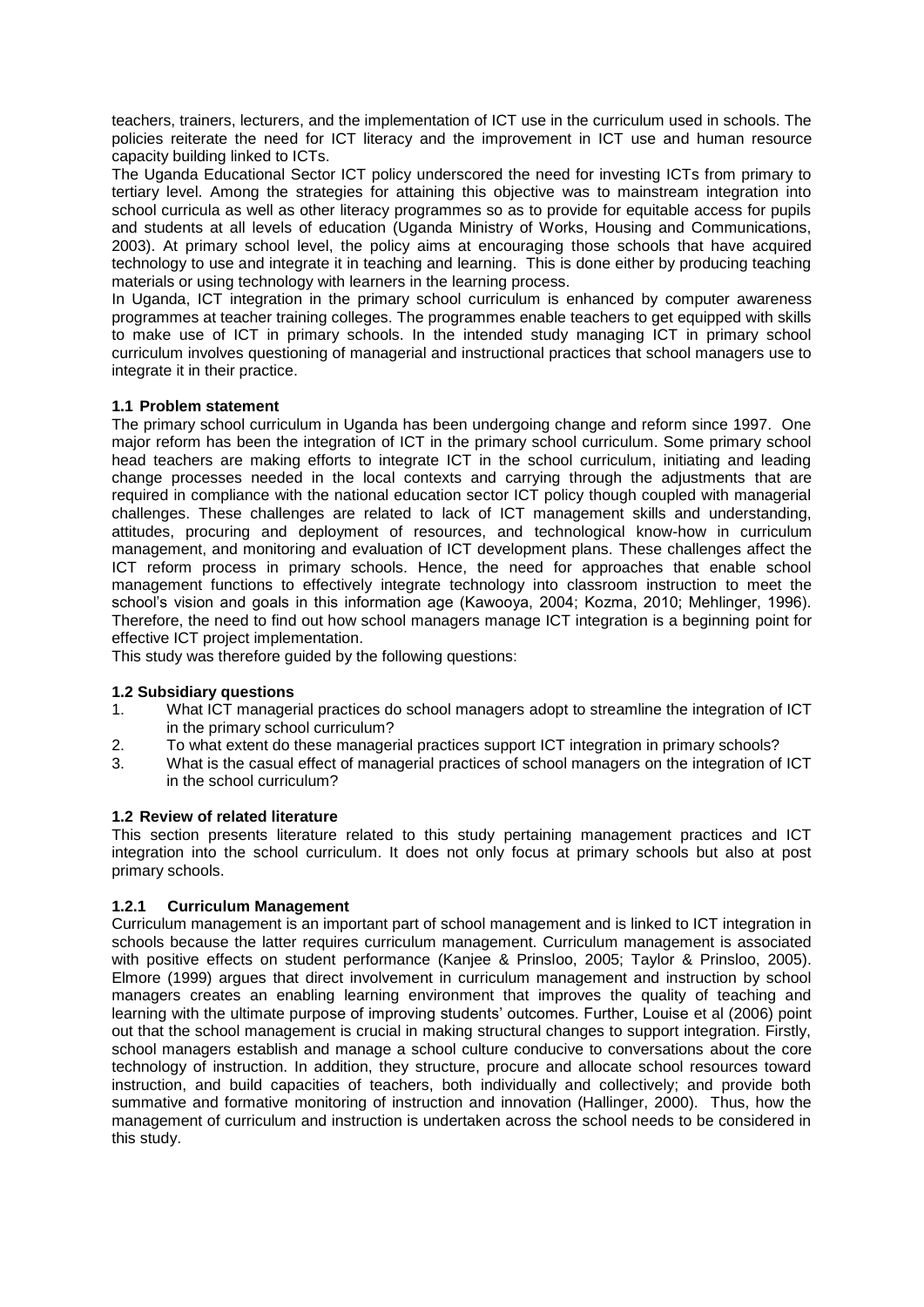#### **1.2.2 Curriculum management and ICT Policy**

Curriculum management is central in managing and making decisions in schools in the context of the establishment of school policies that fosters quality classroom instruction (Adelman & Taylor, 2000; Galabawa, & Agu, 2001). School policies help to clearly map and sequence opportunities for the application and development of ICT in schools across the curriculum and to ensure that ICT is integrated in a way consistent with the National ICT policy. The key focus of the school ICT policy approach is an articulation of specific instructional strategies that can support and connect the use of ICT to develop students' ICT skills for application during learning experiences (Cox, Webb, Abbot, Blakeley, Beauchamp, & Rhodes, 2003). Hence, curriculum management is important because it enhances school management to establish structures and explicitly design criteria and procedures to monitor the instruction, gather and evaluate data to make sound decisions that will help improve pedagogical classroom practices (Cobb & MacClain, 2003; Kozma, & Anderson, 2004). Therefore, monitoring, reviewing and evaluation of the use of ICT within the curriculum, analyzing areas that require further attention, as well as acknowledging areas of success, will enable teachers and children to maximize their use of ICT to support classroom instruction. However, effecting curriculum management requires school managers to engage in four operational processes which include needs assessment, planning and development, implementation, and evaluation (Anderson 2001; Kincaid Tanna & Feldner Lisa, 2002). This study summarizes these processes as planning, organizing and coordination which forms the bases for investigation.

### **1.2.3 Planning**

Planning is one of the key aspects of the curriculum management. When planning for the use of ICT in the classroom, it is important for teachers to identify the role that ICT can play in adding value to teaching and learning across the curriculum (Anderson, 2001). Literature further reveals that schools managers play an increasing role in planning, leading change, providing vision and objectives as well as teacher development initiatives in using ICT to bring about pedagogical changes (Anderson, 2002; Cheng, 2009; Leach, 2005; Yee, 2002). Thus, planning necessitates ensuring that use of ICT is carefully planned so that the exact nature and timing of demands on ICT resources are clearly identified across subject and departments to inform future purchase and allocation of resources as well as ensuring that there is continuous technical support for teachers on use of computer applications in their classrooms (Dede, 1999; Tearl, 2004; Van der Westhuizen, Mosogo, & Van Vuuren, 2004). Hence, integration of ICT in instruction cannot be managed neither can improvement be sustained easily without effective planning. The school management's mediation as well as the ability of the school managers to provide technical support and coordinate all the planned activities is crucial in managing change (Fullan, 2002; MacDonald, 2006). Therefore, medium- and long-term ICT plans, across all subjects, are crucial for schools to identify clearly how ICT will be used to move teaching and learning forward (Bush, Glover, Bischoff, Moloi, Heystek, & Joubert, 2006).

#### **1.2.4 Organization**

Teacher classroom instructional practices involve the use of computers for classroom activities and presentations, for management tasks and to acquire additional subject matter knowledge to enhance students' learning (Haddad, 2003; Higgins, 2006; Mooij, 2007). The use of computers can help teachers respond with needed changes in curriculum and instruction (Eadie, 2000; Fawcett & Nicolson, 2000; Jonassen, 2000; Soudien, 2001). The changes in instructional practices take into account the use of various computer-based tutorials, tools, and e-content as part of whole class, small group, or individual student activities but the use is often supplemental (Bennett, 1996; Lei & Zhao, 2007; Schiller, 2002). The use of computer-based tutorials has significant implications for the transformation of management structures and classroom instructional practices. Kosma, (2010) attest that as teachers become constantly engaged in educational experimentation and innovation in collaboration with an extended network of colleagues and experts to produce new knowledge about learning and teaching practices, they become themselves master learners who model the learning process for their students (Bush & Heystek, 2007; MCEETYA, 2005; Phelps, Graham, & Kerr, 2004). Therefore, head teachers should continuously monitor their progress, review the school's vision and goals, and adjust to new circumstances to create and allow space for teachers and students to experiment and try out the ICT skills learnt (Hay, 2001; Spillane, Halverson & Diamond, 2004; Southworth, 2002).

#### **1.2.5 Coordination**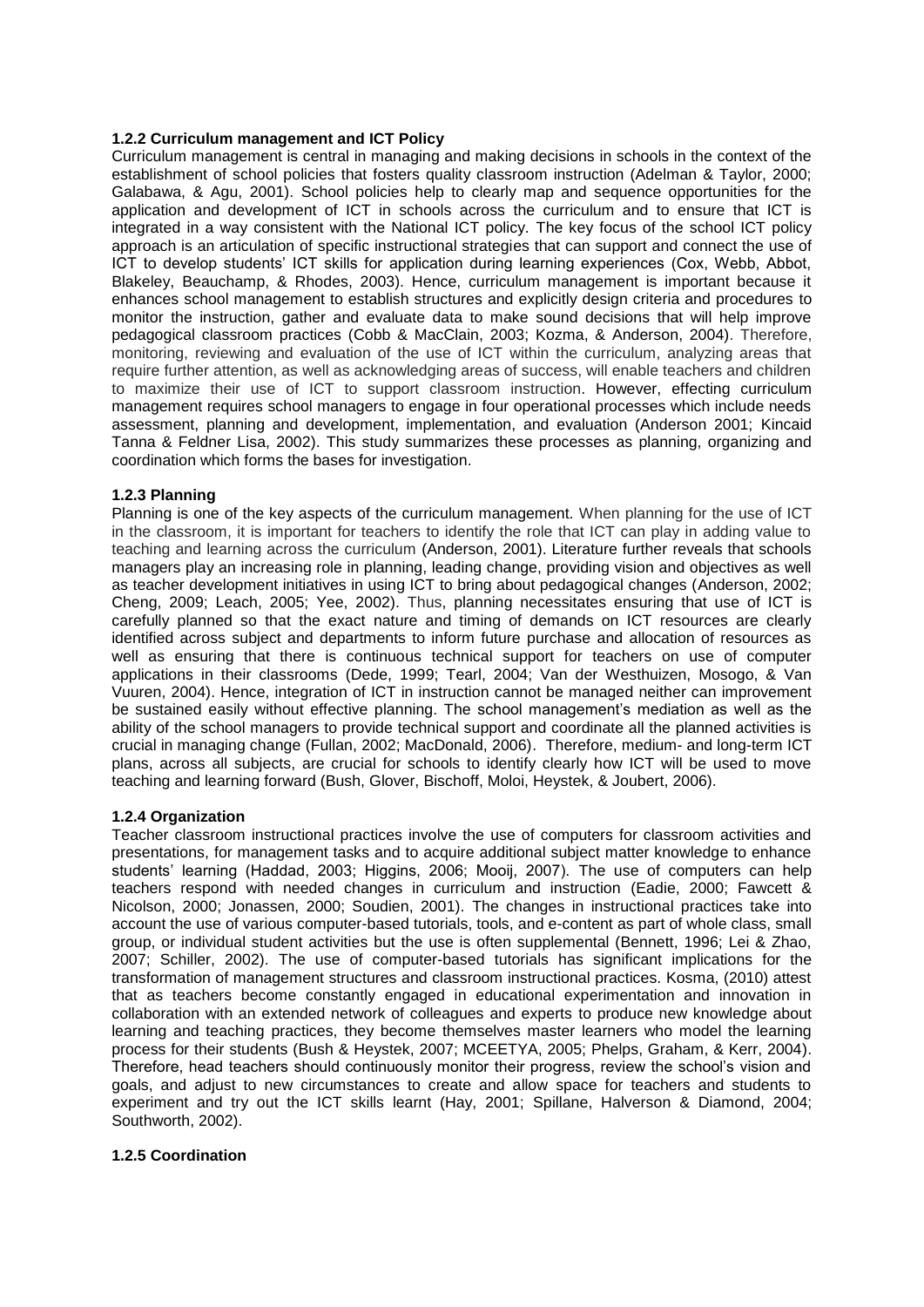Coordination processes ensure smooth running of ICT integration in classroom instruction across the curriculum and provides for pedagogical, technological and administrative support to teachers, to enhance constant and effective use of computers for classroom-based students' learning activities (BECTa, 2002; Rowland &Adams, 2005). ICT co-coordination in schools whether carried out by head teachers, HODs or subject teachers, is therefore, very important. Steems and Mooij, (1999) in their studies report that coordination of ICT integration in schools is a widely acknowledged role for teachers because they are the main change agents in the classroom. According to Lee and Dimmock, (1999), coordination of the curriculum management in primary schools takes three themes. The first is the extent to which the curriculum is actually managed, or whether it 'just happens' through teachers working interdependently. The second is the degree to which headteachers are involved in the management of curriculum, or whether it is left to HODs and teachers. Thirdly, when headteachers are involved, how they bring their influence to bear impact on learners' outcomes (Lee & Dimmock, 1999). For the intended study, all the three themes are considered important because the coming together of these parties is integral to the success of ICT integration. Moreover, a blend of curriculum management and classroom instructional strategies necessary for ICT integration and co-ordination rests largely with a pool of teachers' involvement to effect a whole school cultural change (Naace, 2002). Blasé & Blasé (1999) also argues that if ICT leadership is dispersed and supported among staff, they will be able to coordinate and apply the school plans consistently in their classrooms as well as play their instructional and technical roles more efficiently (Mosha 2006; Thomson, 2001). Thus, the measure of success of ICT co-coordination in schools is largely dependent on the support from school management (Gustafson, 2005; Harris, 2005).

### **1.3 Methodology**

The study employed a survey and quantitative research design in nature. For quantitative findings from the survey, close ended questionnaires were generated. The study was also cross sectional in nature where data was collected one point in time. Quantitative design further provided empirical data to test the hypotheses and provide answers to the research questions.

#### **1.3.1 Methods of data collection**

For quantitative data collection, a five point Likert-scale was used to develop survey questionnaire items. Specifically, the cross-sectional survey questionnaire was administered to school managers investigating about the various ICT managerial practices using scale labels "strongly agree," "agree," ''Not sure'' "disagree," and "strongly disagree with 5, 4, 3, 2 and 1 respectively." Respondents were asked to tick the number on a scale indicating the extent to which they agree or disagree with their school exhibiting a particular managerial practice (descriptor).

#### **1.3.2 Sample**

Research site of the schools was purposively selected on the basis of data-richness, that is, the availability of computers and ICT integration in the curriculum. This sample was stratified on the basis of the four major learning areas in the curriculum: English, Social studies, Mathematics, and Science of which ICT is integrated (Fowler, 2002).This sample was drawn from private and government aided schools in Uganda. The total sample size was 110 was drawn from 160 teachers using Krejcie, Robert V., Morgan, Daryle W. (1970) statistical table for sample size selection (Appendix 1).

#### **1.3.3 Data analysis**

The quantitative data was entered into SPSS (Version 16.0). Data analysis was mainly at three levels: First level was Univariate presenting frequencies with data in frequency distribution tables and descriptive statistics mainly mean as a measure of central tendency and standard deviation as a measure of variability; the second level was Multivariate level mainly measures of relationships-Pearson's Product Moment Correlation Coefficient and the third level was Multivariate level mainly Multiple Regression Analysis.

### **1.3.4 Validity and reliability**

Survey questionnaires were first tested for practicability to check for validity using the Content Validity Index. The tool was given to independent experts who crossed out the invalid questions. The CVI generated was 0.89 which is above the presupposed 0.7 by many researchers. Reliability was ensured by piloting ten copies, by hand delivery, and with ten teachers out of the research site. After data collection, SPSS was used to compute Cronbach Alpha which generated a value above 0.8 for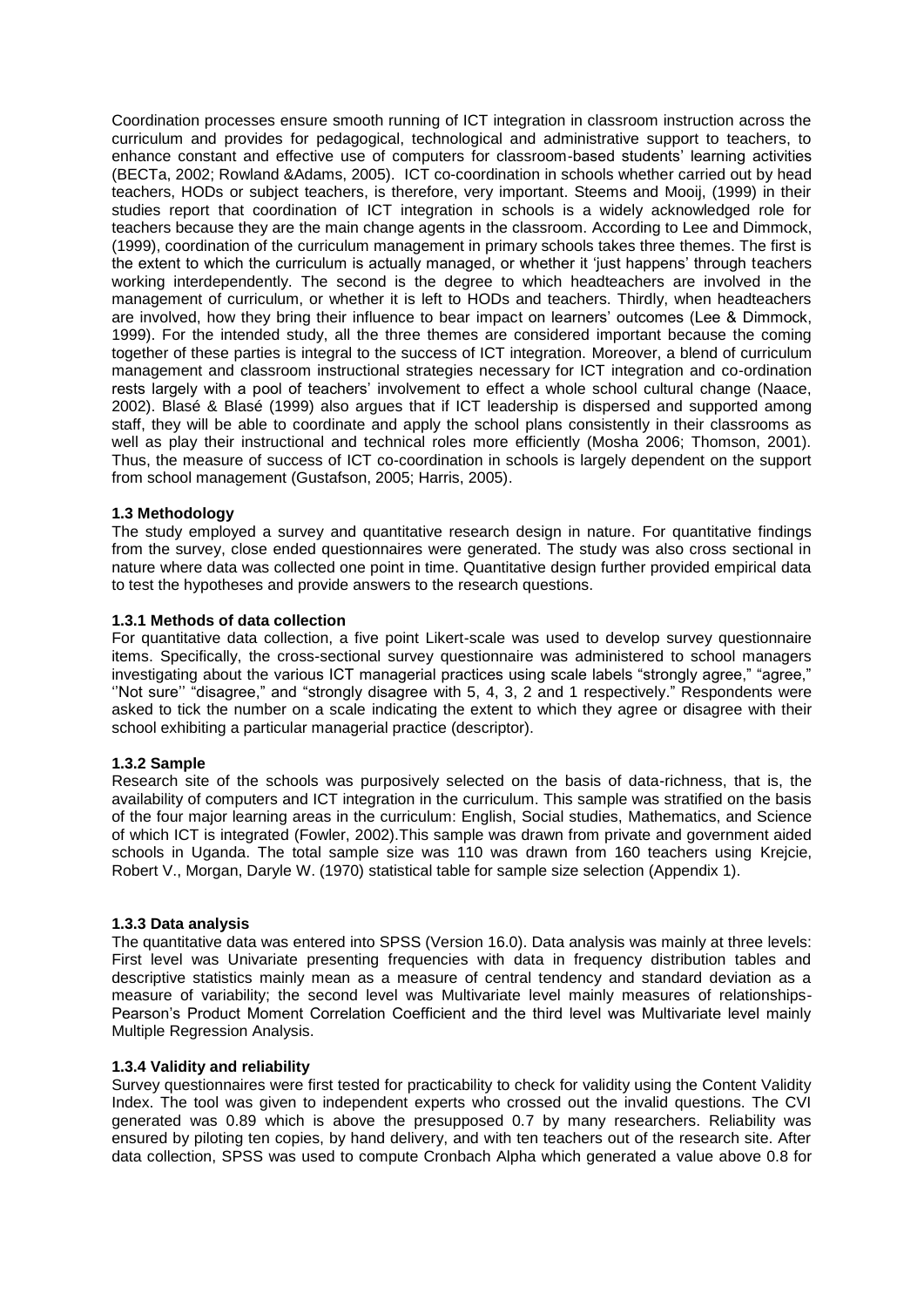all the study variables implying that the tool was reliable and could be used for data collection since Amin (2005) recommends a Cronbach alpha of 0.6.

### **1.4 Findings: Background variables**

The study targeted 110 teachers from the selected schools. Out of that number, 30.8% were from private schools, 69.2% were from Government Aided Schools. This therefore implies that majority of the respondents were from government aided schools which are perceived to be model schools in effecting curriculum implementation. Pertaining grades, the study revealed that 15.4% of the respondents were teachers of Grade 1, 15.4% grade 2, 10.3% grade 3, 17.9% grade 4, 23.1% grade 5, 7.7% grade 6 and 10.3% grade 7. This implies that most of the respondents were teachers of grade 5. Pertaining a subject a teacher was teaching, 25.6% were teachers of English, 30.8% teachers of Maths, 20.5% integrated Science and 23.1% Social Studies. This therefore implies that all disciplines taught in the Primary School level could necessitate integration with ICT.

### **1.5 Empirical findings**

**1.5.1 Descriptive statistics**-The table 1 below shows the composite percentages, means and standard deviation of the responses;  $T$ able 1

| i abie i               |             |            |                    |  |
|------------------------|-------------|------------|--------------------|--|
| Variable               | Percentage  | Aggregated | Aggregated         |  |
|                        | (agreement) | Mean       | standard deviation |  |
| Planning               | 77%         | 2.92       | 0.42               |  |
| Coordination           | 55%         | 2.84       | 0.53               |  |
| Organization           | 62%         | 3.20       | 0.45               |  |
| <b>ICT</b> Integration | 32%         | 1.58       | 0.48               |  |
|                        |             |            |                    |  |

Generally, respondents were in agreement the school managers undertake the practices of planning, organising and coordinating. The aggregated means for planning, coordination and organization are 2.92, 2.84 and 3.20 respectively which are above the perceived mean of 2.5. This implies that respondents were in agreement with the management practices in place. Moreover the standard deviations generated do not show very wide divergences in respondents' views towards the same. Pertaining ICT integration into the curriculum, 32% of the respondents were in agreement leaving the rest (68%) in disagreement. The mean of 1.58 indicates a disagreement compared to a delimitation of agreement and disagreement of 2.5. This implies that ICT integration in the curriculum does not exist yet among the studied schools.

**1.5.2 Relational statistics**: The study further established whether there was a relationship between the school management practices and ICT integration based on Pearson's correlation coefficient model computed following the formula;

$$
\boldsymbol{r}_{xy} = \frac{n(\sum xy) - (\sum x)(\sum y)}{\sqrt{\left\{ \left( n \sum x^2 \right) - (\sum x)^2 \right\} \sqrt{\left\{ n (\sum y^2) - (\sum y)^2 \right\}}}}
$$

Where  $n$  - is the number of paired observations,  $\sum xy$  is the sum of the gross product of school management practices and ICT integration,  $\sum x^2$  is the sum of all the squared values of school management practices,  $\sum y^2$  is the sum of all the squared values of ICT integration,  $(\sum x)^2$  is the sum of school management practices squared and  $\left(\sum y\right)^2$  is the sum of ICT integration and below is the results: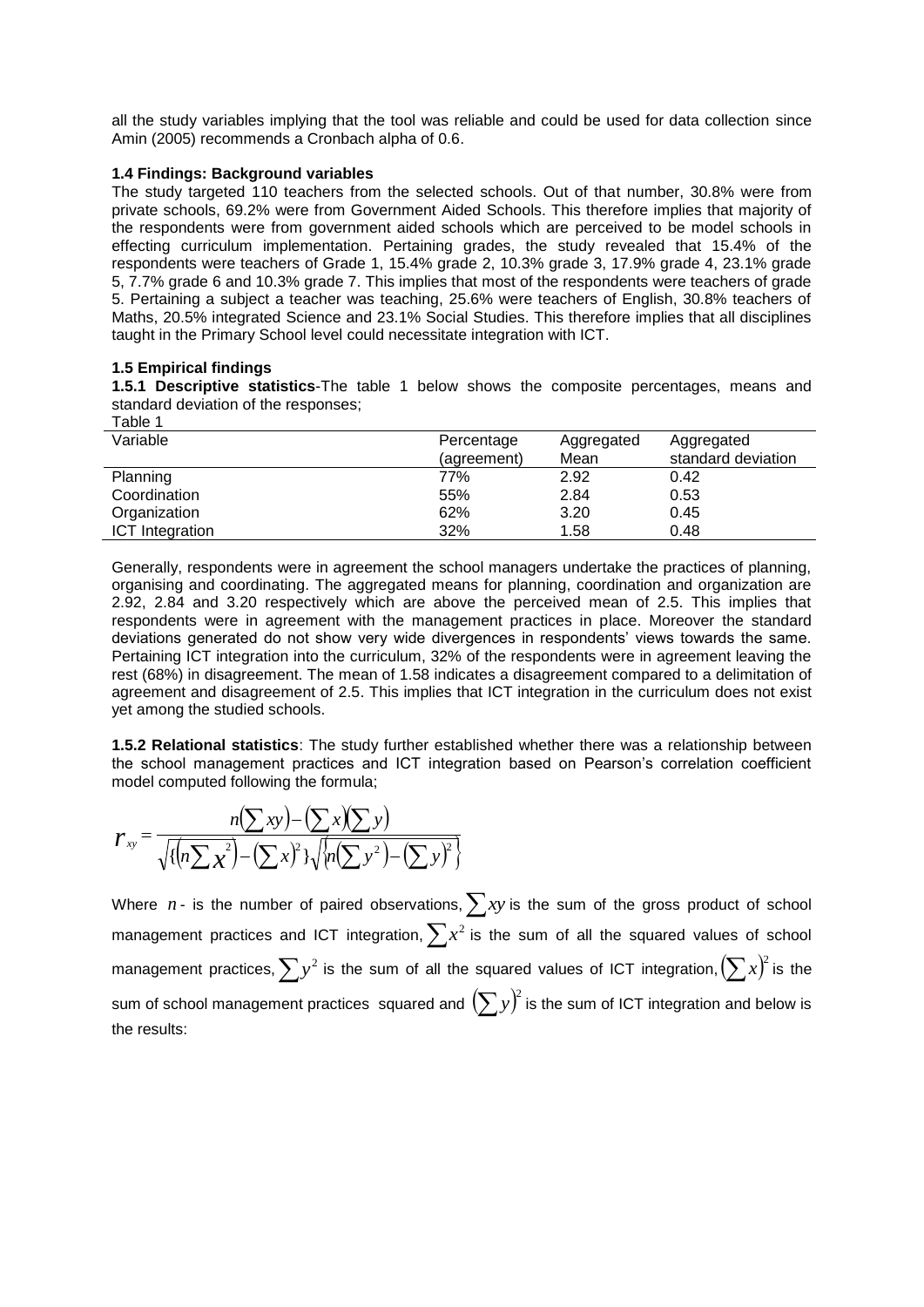### **Table 2 Correlation results**

|                 |                                                                   | <b>ORGANIZATIO</b> |                      | COORDINATI           | <b>INTERGRATIO</b> |
|-----------------|-------------------------------------------------------------------|--------------------|----------------------|----------------------|--------------------|
|                 |                                                                   | N                  | <b>PLANNING</b>      | <b>ON</b>            | N                  |
|                 | <b>ORGANIZATION Pearson Correlation</b>                           |                    | $.419**$             | $.332*$              | $.511**$           |
|                 | Sig. (2-tailed)                                                   |                    | .009                 | .041                 | .001               |
|                 | N                                                                 | 110                | 110                  | 110                  | 110                |
| <b>PLANNING</b> | <b>Pearson Correlation</b>                                        | $.419**$           |                      | $.523$ <sup>**</sup> | $.687**$           |
|                 | Sig. (2-tailed)                                                   | .009               |                      | .001                 | .000               |
|                 | N                                                                 | 110                | 110                  | 110                  | 110                |
|                 | <b>COORDINATION Pearson Correlation</b>                           | $.332*$            | $.523$ <sup>**</sup> |                      | $.734**$           |
|                 | Sig. (2-tailed)                                                   | .041               | .001                 |                      | .000               |
|                 | N                                                                 | 110                | 110                  | 110                  | 110                |
|                 | <b>INTERGRATION Pearson Correlation</b>                           | $.511**$           | $.687**$             | .734**               | 1                  |
|                 | Sig. (2-tailed)                                                   | .001               | .000                 | .000                 |                    |
|                 | N                                                                 | 110                | 110                  | 110                  | 110                |
|                 | $**$ Organization in plane finance of the OO4 local (O to ill all |                    |                      |                      |                    |

. Correlation is significant at the 0.01 level (2-tailed).

\*. Correlation is significant at the 0.05 level (2-tailed).

Table 2 shows that organization and ICT integration generated a sig value of 0.001 and r-value of 0.511\*\* which is statistically significant at 95% level of significance; planning and ICT integration generated sig. value of 0.000 and r-value of 0.687\*\* also revealing strong relationship; coordination and ICT integration generated sig. value of 0.000 and r-value of 0.734\*\* also revealing statistically significant relationship. This implies that all the three school management practices (planning, coordination and organization) strongly relate to ICT integration into the primary school curriculum.

# **1.5.3 Multiple regression results**

On realising that a strong relationship between the school management practices and ICT integration existed, this prompted the researchers to undertake multiple regression analysis to establish the<br>causal effect based on the multiple regression model of effect based on the multiple regression model of  $Y = \beta_0 + \beta_1 \chi_1 + \beta_2 \chi_2 + \beta_3 \chi_3 + \dots$   $\beta_n \chi_n + \varepsilon$  where *Y* -is the dependent variable,  $X_{1-n}$ are the independent variables,  $\,\beta_{_0}\,$  is the constant,  $\,\beta_{_{1-n}}\,$ - are the regression coefficients and below are the results: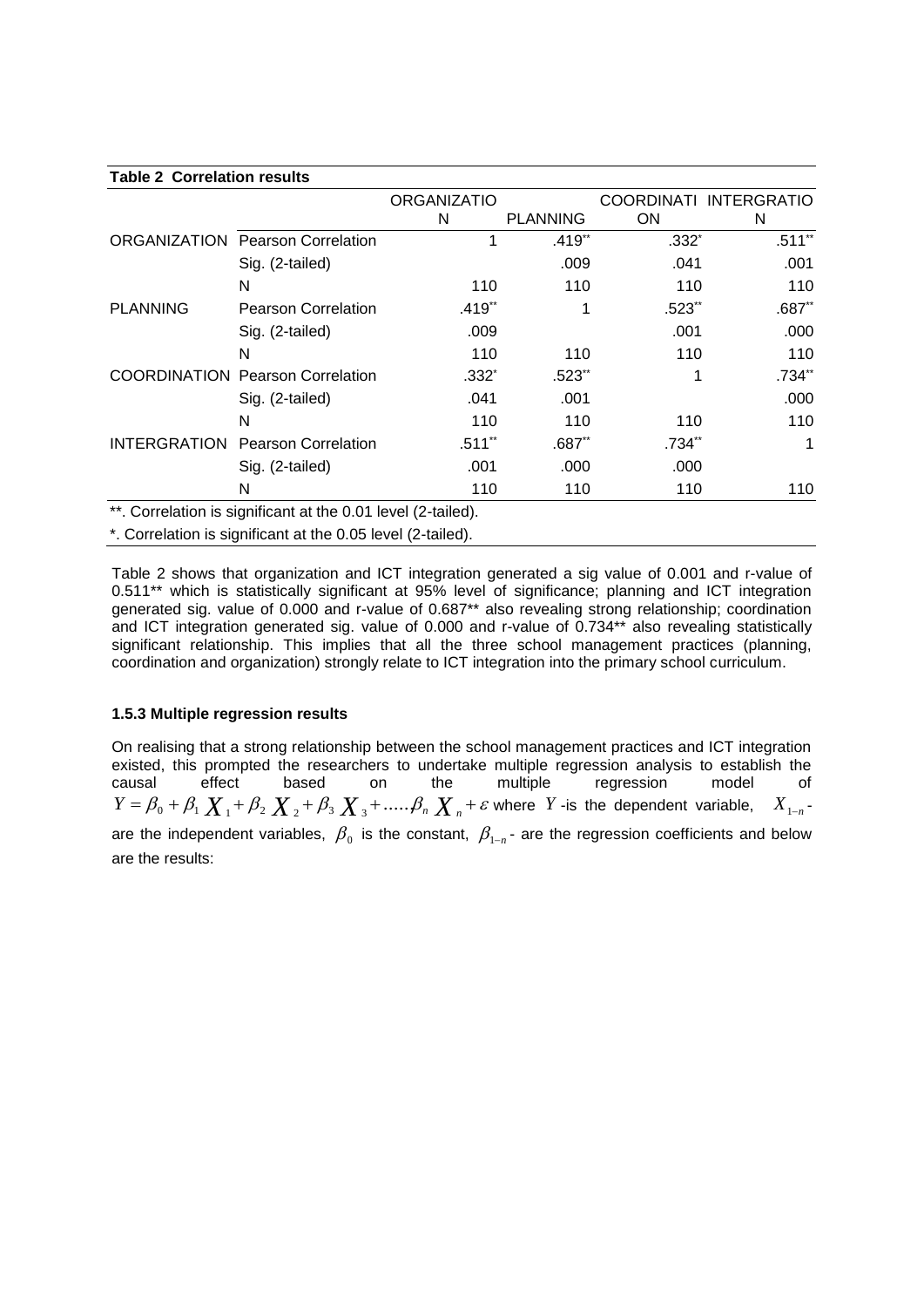| Table 3: Model Summary <sup>b</sup>                             |                  |          |                      |                               |               |  |  |  |  |
|-----------------------------------------------------------------|------------------|----------|----------------------|-------------------------------|---------------|--|--|--|--|
| Model                                                           | R                | R Square | Adjusted R<br>Square | Std. Error of<br>the Estimate | Durbin-Watson |  |  |  |  |
|                                                                 | 832 <sup>a</sup> | .693     | .666                 | .28212                        | 1.506         |  |  |  |  |
| a. Predictors: (Constant), COORDINATION, ORGANIZATION, PLANNING |                  |          |                      |                               |               |  |  |  |  |
| b. Dependent Variable: INTERGRATION                             |                  |          |                      |                               |               |  |  |  |  |

| Table 4: ANOVA <sup>b</sup> |                   |                   |    |             |        |       |  |  |  |  |
|-----------------------------|-------------------|-------------------|----|-------------|--------|-------|--|--|--|--|
| Model                       |                   | Sum of<br>Squares | df | Mean Square |        | Sig.  |  |  |  |  |
|                             | Regression        | 6.098             |    | 2.033       | 25.540 | .000a |  |  |  |  |
|                             | Residual          | 2.706             | 34 | .080        |        |       |  |  |  |  |
|                             | Total             | 8.804             | 37 |             |        |       |  |  |  |  |
|                             | $R = \frac{1}{2}$ |                   |    |             |        |       |  |  |  |  |

a. Predictors: (Constant), COORDINATION, ORGANIZATION, PLANNING b. Dependant variable: ICT INTEGRATION

**Table 5: Coefficients**

|       |                     | Unstandardized Coefficients |            | Standardized<br>Coefficients |        |      |
|-------|---------------------|-----------------------------|------------|------------------------------|--------|------|
| Model |                     | в                           | Std. Error | Beta                         |        | Sig. |
|       | (Constant)          | $-.027$                     | .386       |                              | $-069$ | .945 |
|       | <b>ORGANIZATION</b> | .222                        | .114       | .206                         | 1.943  | .060 |
|       | <b>PLANNING</b>     | .411                        | .140       | .344                         | 2.941  | .006 |
|       | <b>COORDINATION</b> | .432                        | .100       | .484                         | 4.305  | .000 |

a. Dependent Variable: ICT INTERGRATION

The model summary table 3 reveals r-squared of 0.693 and the adjusted r-squared of 0.666. This coefficient of determination implies that the success of ICT integration in the curriculum of primary schools in Uganda is explained be the school management practices of planning, coordination and organization by 66.6%. The remaining 33.4% is explained by other factors not covered in this study and could be studied in another study. In the ANOVA table 4, a sig. value of 0.000 implies that the joint probabilities of the studied school management practices are statistically significant to ICT integration in the curriculum. To establish which of the school management practices is over and above to predict ICT integration into the curriculum, table 5 reveals that coordination yielded the highest beta value of 0.484, followed by planning with beta value of 0.344 and last is organization with beta value of 0.206. This implies that coordination is the most crucial school management practice when integrating ICT in the primary curriculum, followed by planning and lastly organization.

# **1.6 Discussion of results**

One key research question was to find out the school managerial practices school managers use to direct the integration of ICT in the primary school curriculum. The results revealed planning, organization and coordination as critical management practices. The results agree with (Anderson, 2001) who emphasises that when planning for the use of ICT in the classroom, it is important for teachers to identify the role that ICT can play in adding value to teaching and learning across the curriculum. The results of this study are further in agreement with Kosma, (2010) who attests that as teachers become constantly engaged in educational experimentation and innovation in collaboration with an extended network of colleagues and experts to produce new knowledge about learning and teaching practices, they become themselves master learners who model the learning process for their students and therefore become well organized. Meanwhile (BECTa, 2002; Rowland &Adams, 2005) postulate that ICT co-coordination in schools whether carried out by head teachers, HODs or subject teachers is very important. The study further agrees with Lee & Dimmock, (1999), who suggest that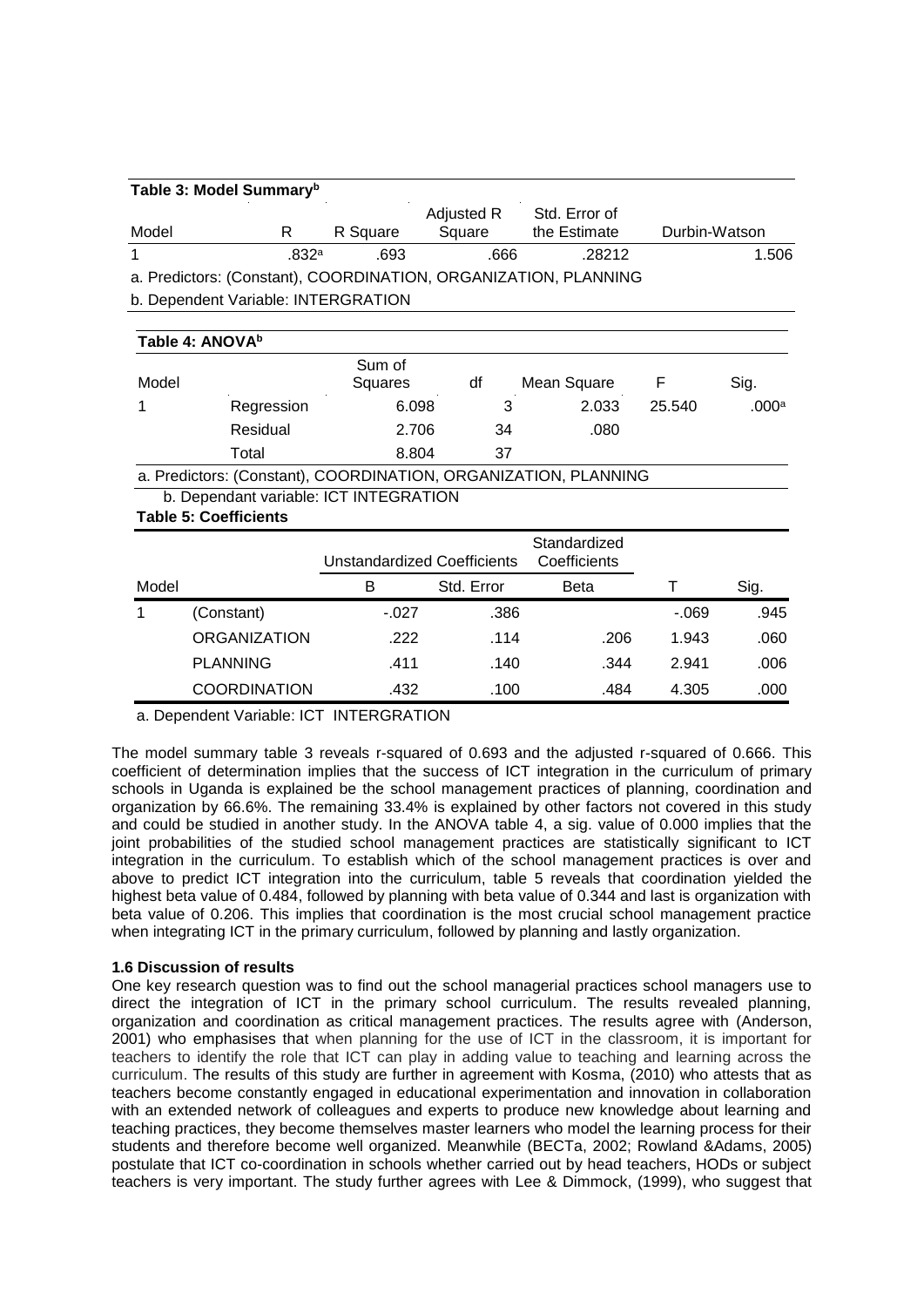coordination of the curriculum management in primary schools takes three themes. The first is the extent to which the curriculum is actually managed, or whether it 'just happens' through teachers working interdependently. The second is the degree to which heateachers are involved in the management of curriculum, or whether it is left to HODs and teachers. Thirdly, when head teachers are involved, how they bring their influence to bear impact on learners' outcomes (Lee & Dimmock, 1999).

### **1.6 Recommendations**

The following recommendations were made in line with the research questions: government should formulate, disseminate and enforce policies to schools to integrate ICT in the curriculum of schools, address strategies to change users' negative perception of teachers towards ICT integration and offer support to school management to enhance their management practices in order to manage the ICT integration process into the curriculum. More e-learning software and hardware should be made available to the various schools. Government should further attract more investors in ICT software and hardware to have ICT further implemented in the schools for effecting e-learning. A similar study can further be extended in the post primary schools in Uganda.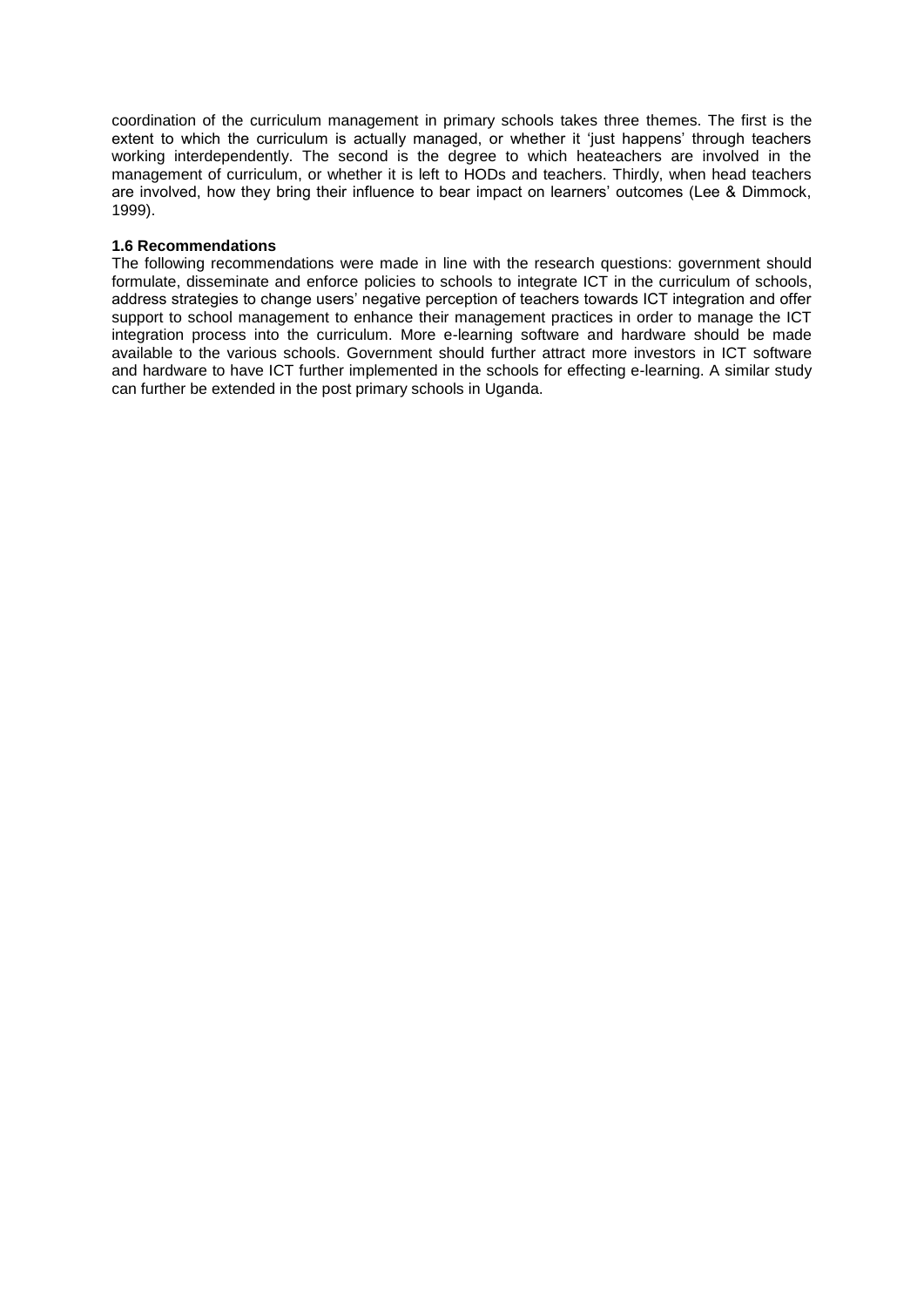#### **References**

Adelman, H. S. & Taylor, L. (2011). [Turning around, transforming, and continuously improving](http://smhp.psych.ucla.edu/publications/turningaroundtransforming.pdf)  [schools: Policy proposals are still based on a two rather than a three component blueprint.](http://smhp.psych.ucla.edu/publications/turningaroundtransforming.pdf) *International Journal of School Disaffection*, 8(1), (Spring).

Anderson, L. (2001). The role of the school business manager in technology planning. [Online] Available http://www.netp.com/Sch.Bus.Mgr.html

Anderson, R.E. (2002). Guest Editorial: International Studies of Innovative uses of ICT inSchools. *Journal of Computer Assisted Learning*, 18(4), 381-386.

Amin (2005): Essentials of Research Methods.

Babbie, E. (2007). *The Practice of Social Research* (11th Ed.). Belmont, CA: Wadsworth/Thamson.

Bennett, F. (1996). Computers as Tutors: Solving the Crisis in Education. [Online] Available http://www.cris.com/~Faben1/html.

Blasé, J.J (1999). The Micro Politics of the School: The Everyday Political Orientation of Teachers Toward Open Principals*. Educational Administration Quarterly*, 25 (4), 379-409.

Bryman, A. (2006) *Mixed Methods*: *A four-volume Set*. London: Sage.

Bush, T., Glover, D., Bischoff, T., Moloi, K., Heystek, J., & Joubert, R. (2006). *School Leadership, Management and Governance in South Africa*: A systematic Literature Review. Johannesburg: Matthew Goniwe School of Leadership and Governance.

Bush, T., & Heystek, J. (2007). *School Leadership and Management in South African Schools*: Principals' Perceptions. International Studies in Educational Administration,

Cheng Y., C., (2009), Multiple Thinking and Creativity in School Leadership: A new Paradigm for Sustainable Development, in S. Huber (ed.), *Professionalization of School Leadership* Long Hanborough: Peter Lang.

Chiba, R., & Matsuura, H. (2004). Diverse Attitudes Toward Teaching Communicative English in Japan: Native VS. Nonnative Beliefs. *Asia University Journal of International Relations, 13, 97-118*.

ClaroNetwork, 2012 accessed at [http://www.eric.ed.gov/ERICWebPortal/search/detailmini.jsp?](http://www.eric.ed.gov/ERICWebPortal/search/detailmini.jsp) on December, 2012

Creswell, J.W. (2007). *Qualitative Inquiry and Research Design: Choosing Among Five Traditions*. Thousands Oaks. CA. Sages.

Creswell, J. W., & Plano Clark, V. L. (2007). *Designing and Conducting Mixed Methods Research.* Thousand Oaks, CA: Sage.

Cohen, L., Manion, L. & Morrison, K. (2000) *Research Methods in Education*. (5<sup>th</sup> ed.). London: Routledge falmer.

Dede, C. (1999). *The Role of Emerging Technologies for Knowledge Mobilization' Dissemination, and Use* in Education." Washington, D.C.: US. Education Department, [Online Accessed 12 may 2006]

Dias L B & Atkinson S (2001) Technology integration: best practice – Where do teachers stand? *International Electronic Journal for Leadership in Learning* accessed at<http://www.ucalgary.ca/> iejll/volumes/dias.html on December 2012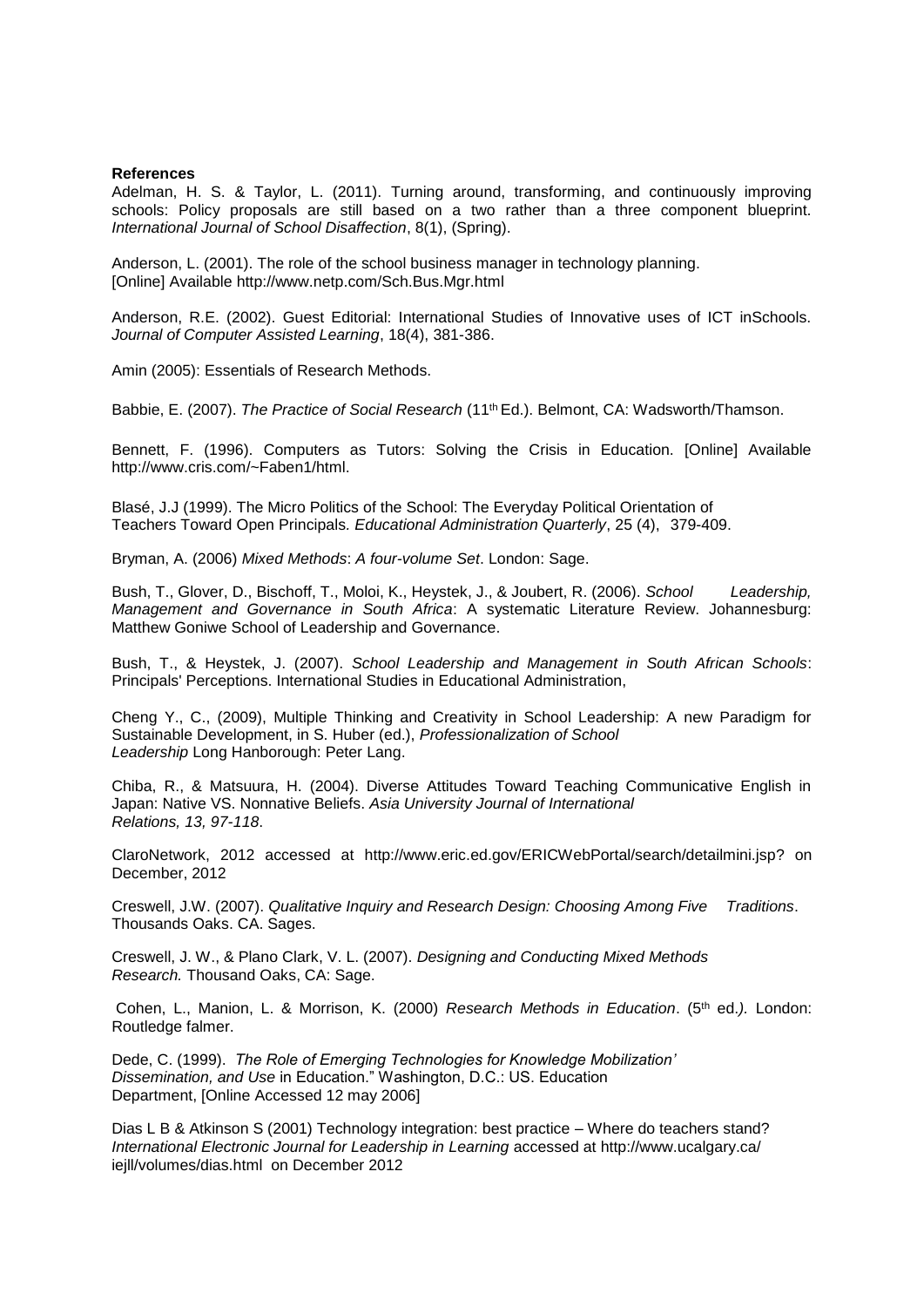Dörnyei, Z. (2003). Questionnaires in Second Language Research: Construction, Administration, and Processing. Mahwah, NJ: Lawrence Erlbaum Associates.

Eadie, G. M. (2000). *The Impact of ICT on Schools: Classroom Design and Curriculum Delivery*: Winston Churchill Memorial Trust.

Elmore, R. F. (1999). *Building a New Structure for School Leadership and Management*. Health American Educator, 23(4), 6-13.

Evoh, C. (2007, March 20). Policy networks and the transformation of secondary Education through ICTs in Africa: The prospects and challenges of the NEPAD e-Schools initiative. *International Journal of Education and Development using ICT* [Online], 3(1). Available: [http://ijedict.dec.uwi.edu/viewarticle.php?id=272layout=html.](http://ijedict.dec.uwi.edu/viewarticle.php?id=272layout=html)

Fawcett, A. J. and Nicolson, R.I. (2000) Computer- assisted Reading Intervention in Schools: *An Evaluation study British Journal of Educational Technology 31.4pp 333-348*.

Fullan, M. (2002). *Principals as Leaders in a Culture of Change, Educational Leadership* online accessed 19TH MAY 2005] URL. http:www michaelfullan.ca/Articles- 02/03- 02.htm.

Galabawa, J. C. J. & Agu, A. (2001). *Perspectives in Education Management and Administration*  (Revised Ed.). Dare-s -Salaam: H. R. Consult.

Gay, D.E. (2009). *Doing Research in the Real World*. (2nd Ed.). Los Angeles: Sage Publication.

Greene, J. C. (2007). *Mixed Methods in Social Inquiry.* San Francisco: Jossey-Bass.

Gustafson, M. (2005). *The Relationships between Schooling Inputs and Outputs in South Africa: Methodologies and Policy Recommendations based on the 2000 SACMEQ* Dataset http://www.sacmeq.org.org/links.htm

Haddad, W. D. (2003). Is Instructional Technology a Must for Learning? *Techknowlogi.org*  Retrieved,September 23, 2004, [http://www.techknowlogia.org/TKL\\_active\\_pages2/CurrentArticles/main.asp?Issu](http://www.techknowlogia.org/TKL_active_pages2/CurrentArticles/main.asp?Iss)eNumber=19&FileTy pe=HT

Harris, A. (2005). Leading or Misleading? Distributed Leadership and School Improvement*. Journal of Curriculum Studies*, 37(3), 255-265.

Hay, l. (2001). *Information Leadership: Managing the ICT Integration Equation,* [Online accessed 21 Dec 2012] URL. http:www.school.za/PILP/leadership/docs/information-leadership.htm

Higgins, S. (2006). *Identifying Feedback in Mathematical Activities Using ICT Education* 3-13 29.1pp 18-32 Trenham Books.

Isoda, T. (2004). Exploring Learners' thoughts and Attributes Affecting Learning Strategy Use.JACET Bulletin, 39, 1-14.

Jonassen, D. (2000). *Computers as Mind Tools for Schools: Engaging Critical Thinking* (2nd Ed.) New Jersey: Pretince Hall.

Kanjee, A., & Prinsloo, C. (2005). *Improving Learning in South African Schools:* The Quality Learning Project (QLP) Summative Evaluation (2000-2004). Pretoria: Human Sciences Research Council.

Kawooya, D. (2004). *Universal Access to ICT and Lifelong Learning: Uganda's experience. New Library World,* 105(11), 423–428.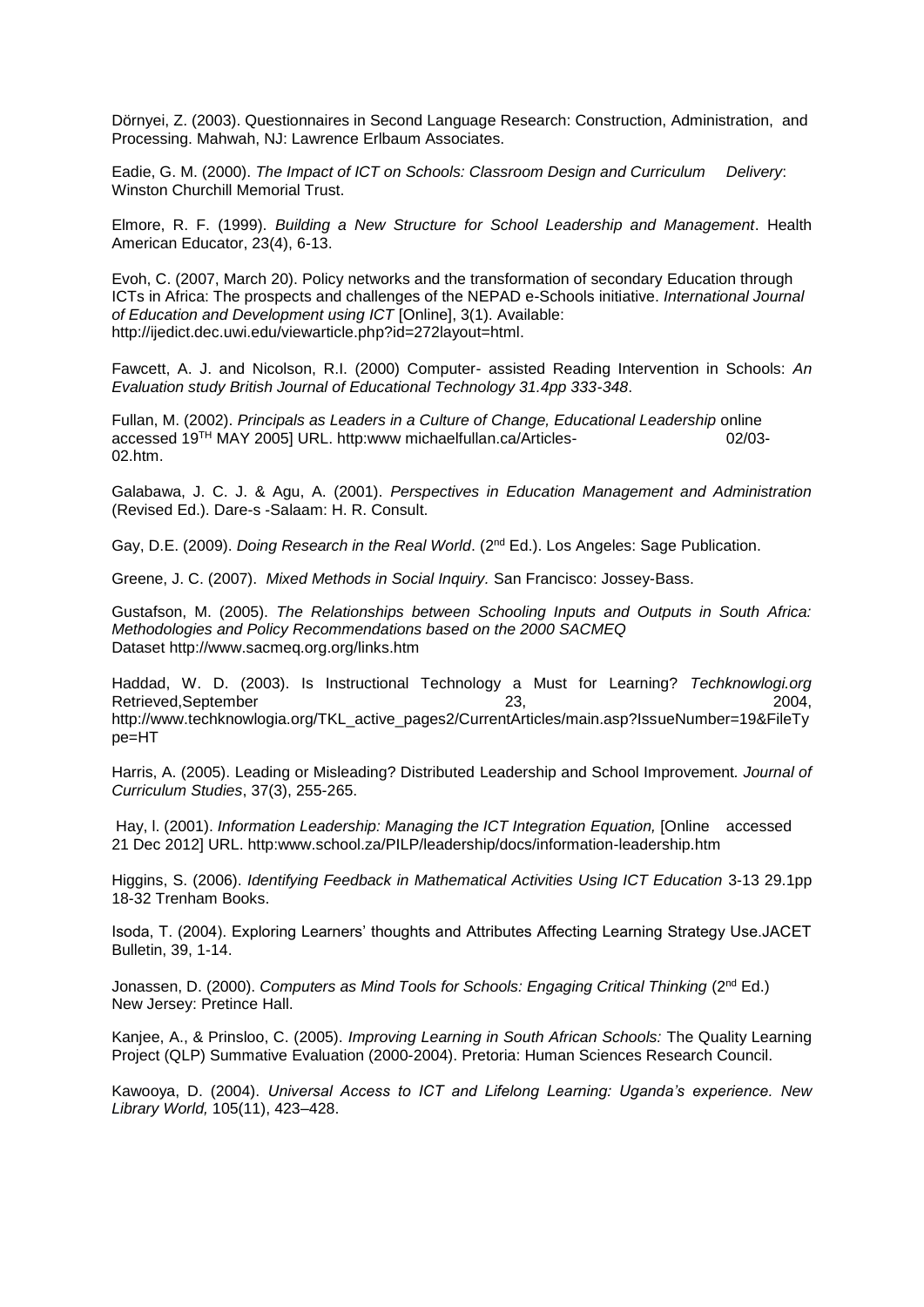Kincaid Tanna & Feldner Lisa. (2002). Leadership for Technology Integration: The Role of Principals and Mentors. *Educational Technology & Society Vol. 5(*1) 2002 p 75- 80.

Kozma, R.B. & Anderson, R.E. (2004). Qualitative Studies in Innovative Pedagogical Practices using ICT. *Journal of Computer Assisted Learning*, 18, 387-394.

Krejcie, Robert V., Morgan, Daryle W. (1970). "Determining Sample Size for Research Activities", Educational and Psychological Measurement,.

Kozma, R., McGhee, R., Quellmalz, E., & Zalles, D. (2002). Closing the Digital Divide: Evaluation of the World Links Program. *International Journal of Educational Development, 25*(4), 361-381.

Leach, J. (2005). Do New Information and Communication Technologies have a Role to Play inAchieving Quality Professional Development for Teachers in the Global South? *Curriculum Journal, 16*(3), 293-329.

Lee, J. C., & Dimmock, C. (1999). *Curriculum Leadership and Management in Secondary Schools*: A Hong Kong Case Study. School Leadership & Management, 19(4), 455-481.

Lei, J., & Zhao, Y. (2007). Technology Uses and Student Achievement: A longitudinal Study. *Computers & Education, 49*(2), 284-296.

Louise, S. et al, (2006). Professional Learning Communities: A review of literature: Journal of Educational Change 7: 221-258 DOI 10.1007/10833-006-0001-8.

Macdonald, R. (2006). *Factors Contributing to Teacher Information Communication Technology Integration.*

MCEETYA (2005). *Information and Communication Technologies in Schools Taskforce. Retrived on May 17th 2011.* URL: [http://cms.curriculum.edu.au/2003/ch9-m](http://cms.curriculum.edu.au/2003/ch9-)onitoring.htm

Mehlinger, H. D. (1996). School Reform in the Information Age. *Phi Delta Kappan*.

Mooji, T. (2007). Design of Educational and ICT Conditions to Integrate Different Differences in Learning: Contextual Learning Theory and a first transformation step in early Education. Computers in Human Behavior, 23(3), pp. 1499-1530.

Mosha, H. J. (2006). *Capacity of School Management for Teacher Professional Development in*  **Tanzania. Address. Delivered at a Workshop on the Role of Universities in Promoting Basic** Education in Tanzania, held at the Millennium Towers Hotel, Dar es Salaam, Tanzania, May 19.

Phelps, R., Graham, A. & Kerr, B. (2004). Teachers and ICT: Exploring a Meta-cognitive Approach to Professional Development. *Australasian Journal of Educational Technology* Vol. 20(1), 49-68, Retrieved on may 20th, 2011 from

Plomp, T., & Pelgrum, W. J. (1996). Restructuring of Schools as a Consequence of Computers. *International Journal of Educational Research, 19*, 185-195.

Rowland, G. & Adams, A. (2005). Systems Thinking in Instructional Design. In J. van den Akker (Ed.), *Design Approaches and Tools in Education and Training* (pp.29-44). Boston: Kluwer Academic Publisher.

Schiller, J. (2002). Interventions by School Leaders in Effective Implementation of Information Communication Technologies: Perceptions of Australian Principal, *Journal Information Technology for Teacher Education,* Vol. 11(3), 2002.

Smeets, E., & Mooij. (1999). The Impact of Information Technology On the Teacher. *Institute for Applied Social Sciences (ITS) University of Nijmegen, The Netherlands.* 

Soudien, C. (2001). *Teacher Responses to Rationalization: Transformation and Adaptation in the Western Cape, South Africa*. International Studies in Educational Administration, 21, 33-43.